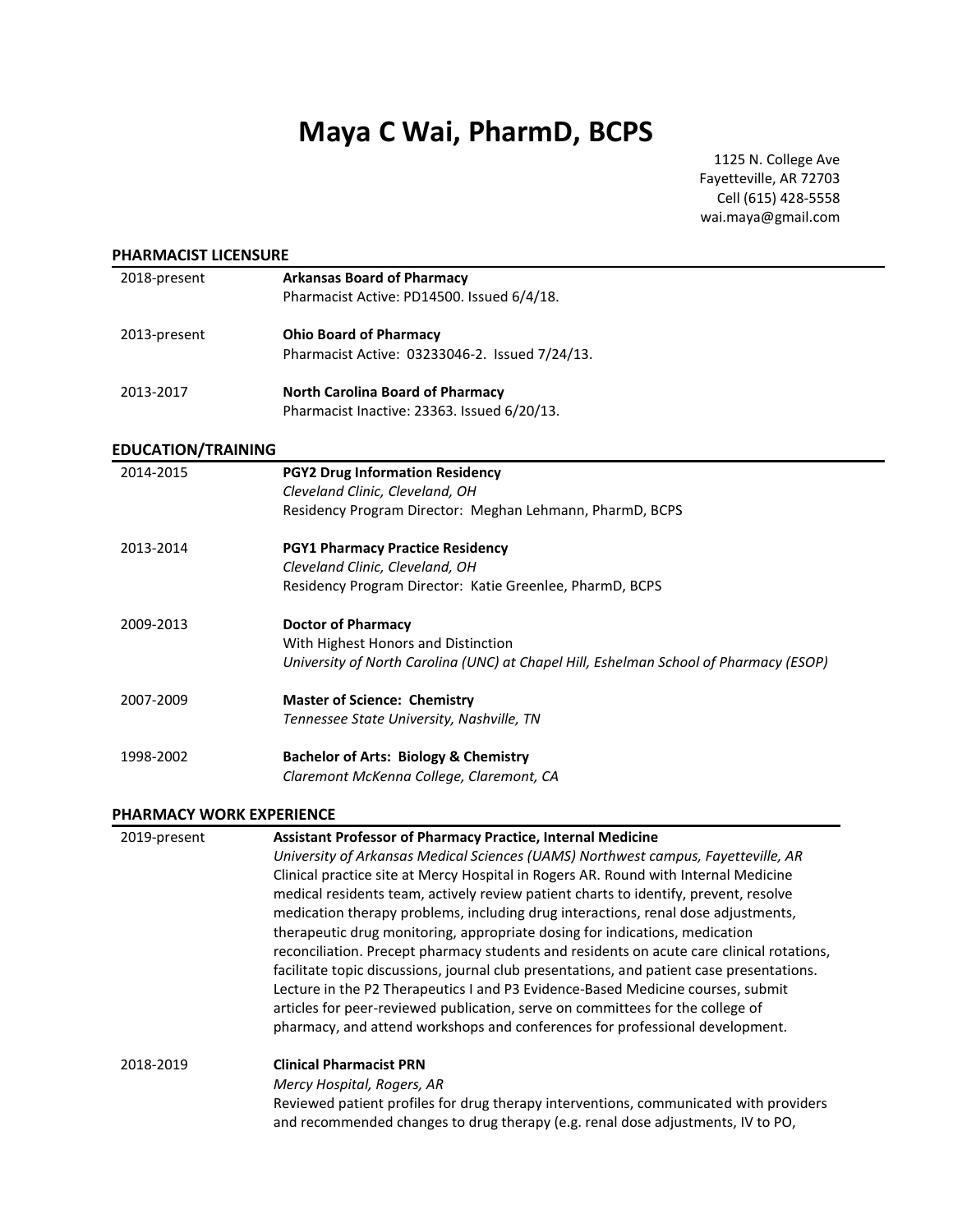|           | formulary alternatives, etc.), pharmacokinetic consults and monitoring (e.g.,<br>vancomycin, anticoagulation), conducted medication histories and reconciliations,<br>verified medication orders, prepared neonatal TPNs and selected IV chemotherapy,<br>dispensed medications, checked and reviewed pharmacy technician's work.<br>Director: David Fortner, PharmD, BCPS                                                                                                                                                                                                                                                 |
|-----------|----------------------------------------------------------------------------------------------------------------------------------------------------------------------------------------------------------------------------------------------------------------------------------------------------------------------------------------------------------------------------------------------------------------------------------------------------------------------------------------------------------------------------------------------------------------------------------------------------------------------------|
| 2015-2018 | <b>Drug Information Pharmacist</b>                                                                                                                                                                                                                                                                                                                                                                                                                                                                                                                                                                                         |
|           | Cleveland Clinic, Cleveland, OH                                                                                                                                                                                                                                                                                                                                                                                                                                                                                                                                                                                            |
|           | Answered drug information and formulary questions from the Cleveland Clinic Health<br>System (CCHS), participatde in Pharmacy and Therapeutics Committee and CCHS Clinical<br>Integration Committee, implemented CCHS formulary additions and restrictions,<br>collaborated with Informatics and Automation teams to implement formulary changes<br>in Epic and smart pumps, upheld and reviewed drug use policies, integrated and<br>standardized drug products and drug concentrations across the CCHS, communicated<br>and assisedt with drug shortages and recalls management.<br>Manager: Mandy Leonard, PharmD, BCPS |
| 2013-2018 | <b>Inpatient Weekend Staffing</b>                                                                                                                                                                                                                                                                                                                                                                                                                                                                                                                                                                                          |
|           | Cleveland Clinic, Cleveland, OH                                                                                                                                                                                                                                                                                                                                                                                                                                                                                                                                                                                            |
|           | Managers: Erick Sokn, PharmD, BCPS and Jonathan Meli, PharmD                                                                                                                                                                                                                                                                                                                                                                                                                                                                                                                                                               |
| 2009-2010 | <b>Pharmacy Intern</b>                                                                                                                                                                                                                                                                                                                                                                                                                                                                                                                                                                                                     |
|           | CVS Caremark Corporation, Chapel Hill, NC                                                                                                                                                                                                                                                                                                                                                                                                                                                                                                                                                                                  |
|           | Manager: Chris Bowen, RPh                                                                                                                                                                                                                                                                                                                                                                                                                                                                                                                                                                                                  |
| 2008-2009 | <b>Pharmacy Technician</b>                                                                                                                                                                                                                                                                                                                                                                                                                                                                                                                                                                                                 |
|           | CVS Caremark Corporation, Nashville, TN                                                                                                                                                                                                                                                                                                                                                                                                                                                                                                                                                                                    |
|           | Manager: Jake Nevels, PharmD                                                                                                                                                                                                                                                                                                                                                                                                                                                                                                                                                                                               |
|           |                                                                                                                                                                                                                                                                                                                                                                                                                                                                                                                                                                                                                            |

### **TEACHING EXPERIENCE**

| 2021-present | <b>Lecturer, Therapeutics I</b>                                                                                                                                          |
|--------------|--------------------------------------------------------------------------------------------------------------------------------------------------------------------------|
|              | UAMS, Fayetteville, AR                                                                                                                                                   |
|              | Lecture hours: 2021 (6 hours), 2022 (11 hours). Lecture topics: calcium, phosphate,                                                                                      |
|              | kidney function, acute kidney injury, dialysis, renal dose adjustment, liver dysfunction,                                                                                |
|              | related complications, gastrointestinal bleeding.                                                                                                                        |
| 2021-present | Lecturer, Evidence-Based Medicine                                                                                                                                        |
|              | UAMS, Fayetteville, AR                                                                                                                                                   |
|              | Teach P3 pharmacy students on application of clinical practice guidelines, facilitate                                                                                    |
|              | journal club discussions                                                                                                                                                 |
| 2021-present | <b>Course Co-coordinator, Therapeutics II</b>                                                                                                                            |
|              | UAMS, Fayetteville, AR                                                                                                                                                   |
|              | Coordinate, communicate, proctor P3 students on the Northwest campus for their OSCE<br>examinations and exam item reviews.                                               |
| 2020-present | Preceptor, UAMS APPE students and Mercy Hospital PGY1 Pharmacy Residents                                                                                                 |
|              | Mercy Hospital, Rogers, AR                                                                                                                                               |
|              | Precept pharmacy students and residents on acute care clinical rotations, facilitating<br>topic discussions, journal club presentations, and patient case presentations. |
| 2015-2018    | Preceptor, PGY1 and PGY2 Pharmacy Residents, Drug Information Services                                                                                                   |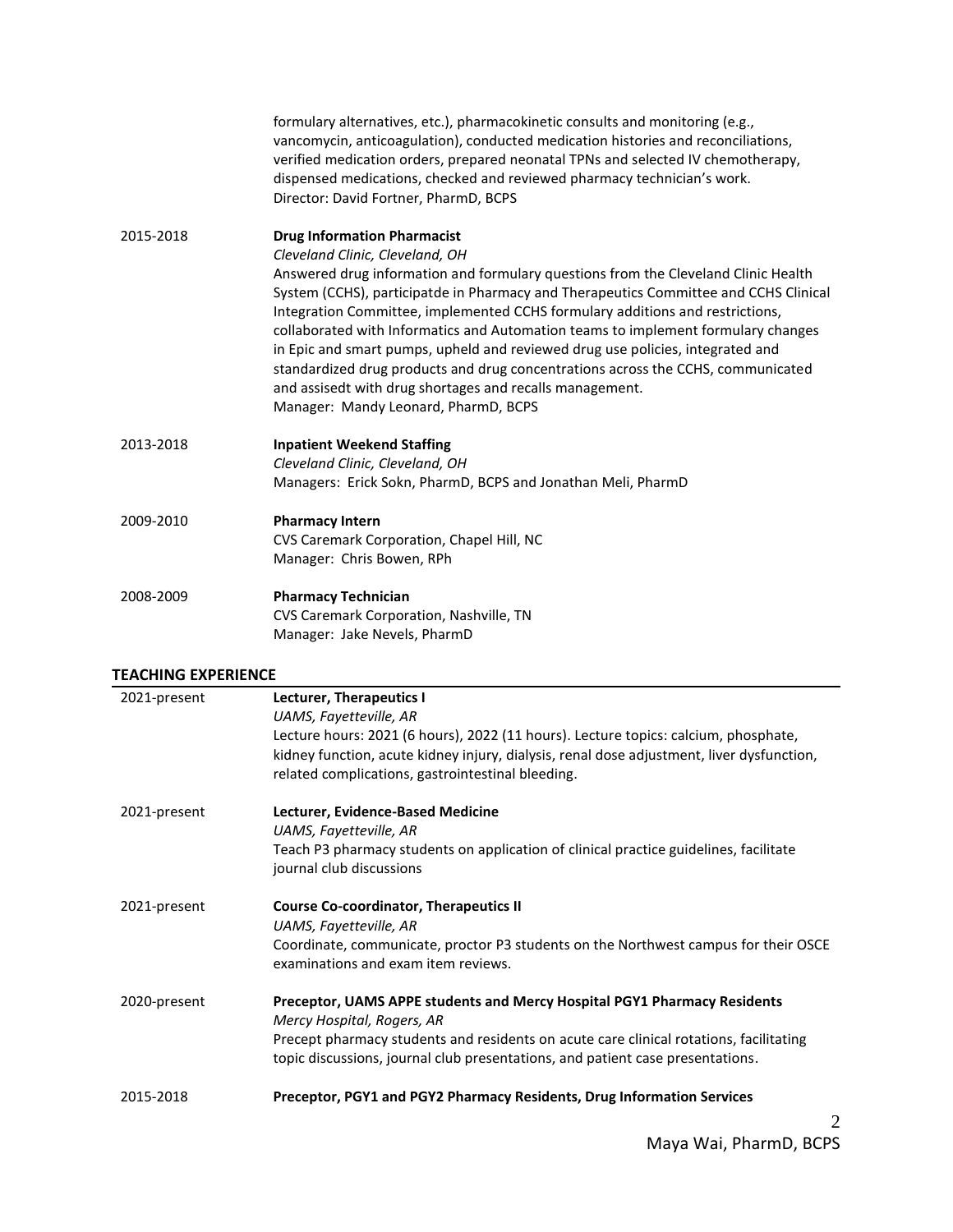|           | Cleveland Clinic, Cleveland, OH<br>Precepted pharmacy residents and students on systematic approach to answering drug<br>information questions, literature evaluation, biostatistics review, monograph<br>preparation, newsletter writing, and journal club presentations. |
|-----------|----------------------------------------------------------------------------------------------------------------------------------------------------------------------------------------------------------------------------------------------------------------------------|
| 2015-2018 | <b>Guest Lecturer/Presenter</b><br>Cleveland Clinic, Cleveland, OH<br>Advanced Practice Nursing workshop, health system medical residents, NEOMED and<br>University of Findlay Colleges of Pharmacy                                                                        |
| 2008-2009 | <b>Teaching Assistant, Undergraduate Organic Chemistry</b><br>Tennessee State University, Nashville, TN                                                                                                                                                                    |
| 2006-2007 | <b>Chemistry Teacher</b><br>Hillsboro High School, Nashville, TN                                                                                                                                                                                                           |
| 2002-2006 | <b>Biology and Chemistry Teacher</b><br>Los Angeles Senior High School, Los Angeles, CA<br>Teach for America Corps Member (2002-2004)                                                                                                                                      |

# **RESEARCH EXPERIENCE**

| 2015-2018   | Preceptor, PGY1 Pharmacy Residents research projects<br>Cleveland Clinic, Cleveland, OH                                                                          |
|-------------|------------------------------------------------------------------------------------------------------------------------------------------------------------------|
|             | Provide guidance and feedback on research project study design, methods, and<br>data analysis as needed.                                                         |
| 2014-2015   | PGY2 Residency Research Project<br>Cleveland Clinic, Cleveland, OH                                                                                               |
|             | Evaluated pharmacogenomic active and passive clinical decision support for low-<br>activity TPMT on prescribing practices (Advisor: J. Kevin Hicks, PharmD, PhD) |
| 2013-2014   | <b>PGY1 Residency Research Project</b><br>Cleveland Clinic, Cleveland, OH                                                                                        |
|             | Evaluated Risk Evaluation Mitigation Strategy (REMS) program for Transmucosal<br>Immediate Release Fentanyl (TIRF) products (Advisor: Katie Stabi, PharmD, BCPS) |
| 2012-2013   | <b>Research Student, Clinical Scholars Program</b><br>UNC Hospitals and UNC Eshelman School of Pharmacy, Chapel Hill, NC                                         |
|             | Retrospective chart review for chronic heart failure medications (Advisor: Betsy<br>$\bullet$<br>Shilliday, PharmD, CDE, CPP)                                    |
| 2011-2013   | <b>Research Student, Honors Program</b><br>UNC Eshelman School of Pharmacy, Chapel Hill, NC                                                                      |
|             | Pharmacokinetic study of dolutegravir in healthy women volunteers (Advisor:<br>Angela Kashuba, PharmD)                                                           |
| Summer 2010 | <b>Summer Intern</b><br>National Institutes of Health, Bethesda, MD                                                                                              |
|             | Developed aseptic lyophilization products and validated sterility of process for<br>investigational drugs. (Advisor: Haksong Jin, PharmD)                        |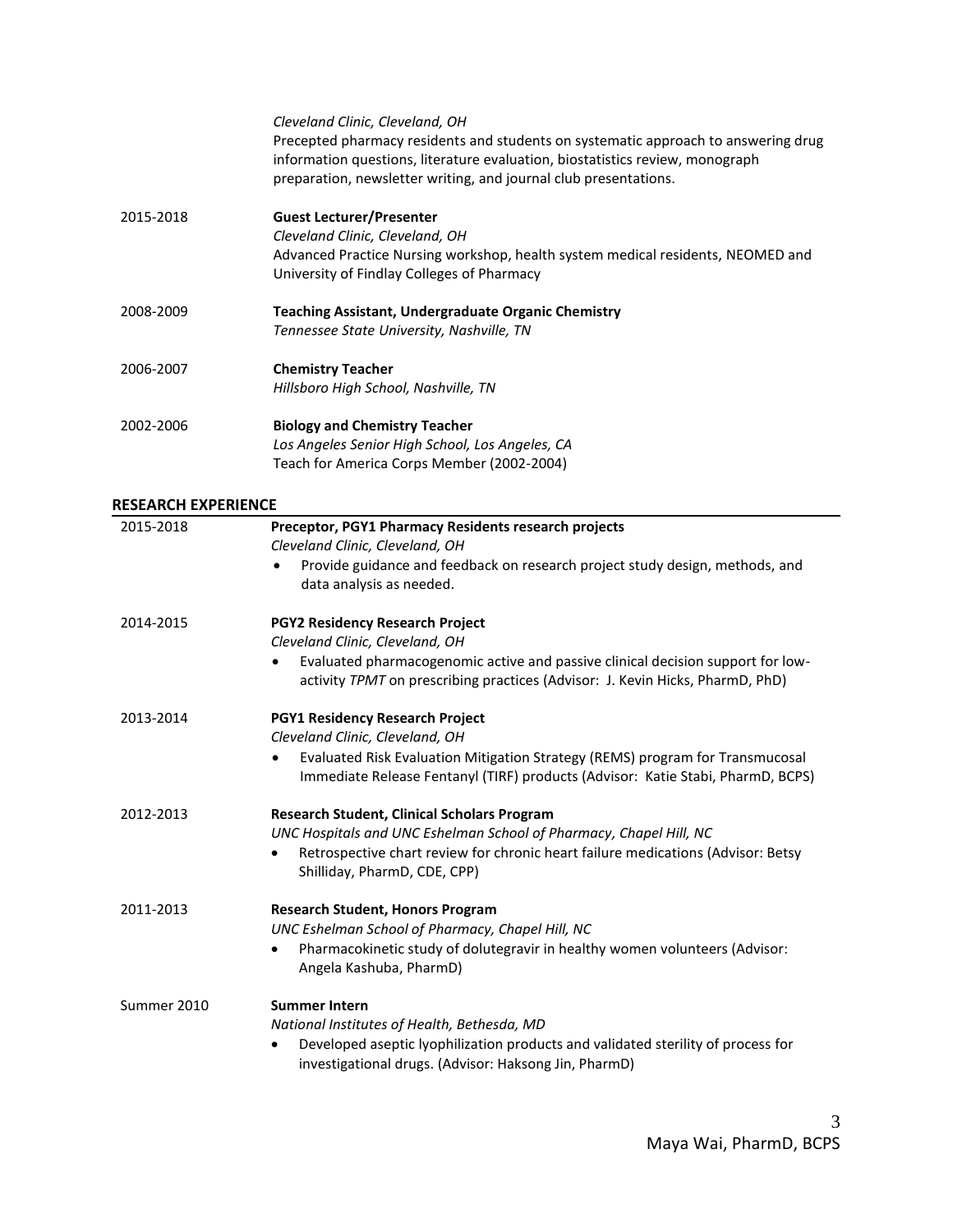| 2008-2009                 | <b>Master of Science Thesis</b><br>Tennessee State University, Nashville, TN<br>Microwave-Irradiated Benzoylation Reactions and Coupling Reactions. Synthesized<br>benzophenone derivatives with microwave irradiation and AICI <sub>3</sub> or Pd catalyst<br>(Advisor: Mohammad Al-Masum, PhD) |
|---------------------------|--------------------------------------------------------------------------------------------------------------------------------------------------------------------------------------------------------------------------------------------------------------------------------------------------|
| 2007-2008                 | <b>Graduate Research Assistant</b><br>Tennessee State University, Nashville, TN<br>Ethanol effects on hypertensive vascular smooth muscle cells (Advisor: Benny<br>Washington, PhD)                                                                                                              |
| 2001-2002                 | <b>Bachelor of Arts Honors Thesis</b><br>Claremont McKenna College, Claremont, CA<br>Construction of Plasmids for the Cellular Localization of Bacterial Plasmid RK2<br><i>Protein PAR B (Advisor: Erik P Johnson, PhD)</i>                                                                      |
| <b>EDITING EXPERIENCE</b> |                                                                                                                                                                                                                                                                                                  |
| 2014-2018                 | Editor, Ohio College of Clinical Pharmacy Vitals Newsletter<br>Ohio College of Clinical Pharmacy, Cleveland, OH                                                                                                                                                                                  |

| 2015-2018 | <b>Associate Editor, Cleveland Clinic Clinical Rx Forum</b> |
|-----------|-------------------------------------------------------------|
|           | Cleveland Clinic, Cleveland, OH                             |

# **PEER REVIEWED PUBLICATIONS**

- Fan A, Lam S, Snyder C, Schell D, Wai M. Comparative Effectiveness of Sugammadex versus Neostigmine for Reversal of Neuromuscular Blockade in Operating Rooms. *Journal of Clinical Anesthesia. Pending.*
- Berry M, Gustafson A, **Wai M,** Luli A. Evaluation of an Outpatient Pharmacist Consult Service at a Large Academic Medical Center. *Innovations in Pharmacy*. 2021;12(2):article 13.
- Tarasiuk N, Parker M, Russo-Alvarez G, Cristiani C, **Wai M**. Hospital admission rates of patients enrolled in pharmacist vs nurse anticoagulation management services. *Journal of the American College of Clinical Pharmacy.* 2018;1(2):62-67.
- Waldron M, Zembillas A, Kusick K, **Wai M,** Hanna R, Anderson P. Safety and efficacy of fosaprepitant in pediatric patients for prevention of chemotherapy induced nausea and vomiting. *Journal of Clinical Oncology.* 2017;35:15\_suppl, e22023.
- Lam SW, **Wai M**, Lau J, McNamara M, Earl M, Udeh B. Cost-Effectiveness Analysis of Second Line Chemotherapy Agents for Advance Gastric Cancer. *Pharmacotherapy*. 2017;37(1):94-103.
- Hicks JK, Stowe D, Willner MA, **Wai M**, Daly T, Gordon SM, et al. Implementation of Clinical Pharmacogenomics within a Large Health System: From Electronic Health Record Decision Support to Consultation Services. *Pharmacotherapy*. 2016;36(8):940-8.
- Al-Masum M, **Wai MC**, & Dunnenberger H. A solvent free C-benzoylation and N-benzoylation reactions by using microwave heating. *Synthetic Communications.* 2011;41:2888.
- Al-Masum M, Ng E, & **Wai MC.** Palladium-catalyzed direct cross-coupling of potassium styryltrifluoroborates and benzoyl chlorides – a one-step method for chalcone synthesis. *Tetrahedron Letters*.2011;52:1008.

## **NON-PEER REVIEWED PUBLICATIONS**

- **Wai, Maya**. Liraglutide for Obesity Treatment: Do the benefits out*weigh* the risks? Clinical Rx Forum, Volume 3, Issue 1, January/February 2015.
- **Wai, Maya**. Risk of Cardiovascular Events for Diabetics on Olmesartan: Review of FDA Drug Safety Communications. Clinical Rx Forum, Volume 2, Issue 5, September/October 2014.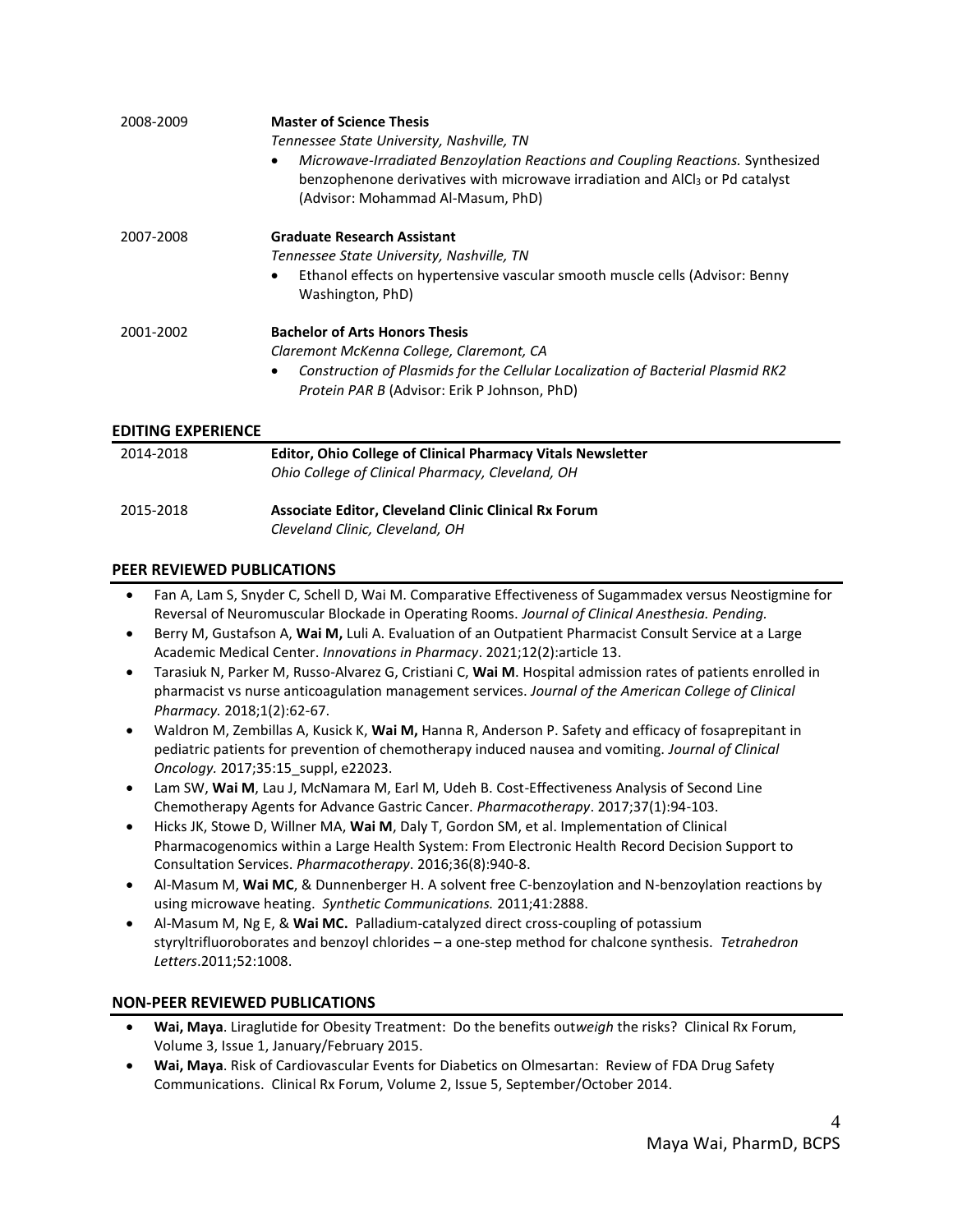• **Wai, Maya**. Weighing the Risks and Benefits of Medication Use in Lactating Mothers. Clinical Rx Forum, Volume 1, Issue 6, November/December 2013.

# **SELECT POSTER PRESENTATIONS**

- Fan AM, **Wai M**, Lam S, Snyder C, Fitzsimmons B, Schell, D. Comparative efficacy of sugammadex versus neostigmine for reversal of neuromuscular blockade in operating rooms. Ohio College of Clinical Pharmacy. Rootstown, OH, June 2018.
- Greer M, Gustafson A, Luli A, Miller A, **Wai M**. Evaluation of an outpatient pharmacist consult service at the Cleveland Clinic Health System. Vizient., Orlando, FL, December 2017.
- Stepanski M, Welch S, **Wai M**. Evaluating the Impact of Alvimopan (Entereg) in Radical Cystectomy Care Path Outcomes at the Cleveland Clinic. Vizient, Las Vegas, NV, December 2016.
- Waldron M, Gallagher E, **Wai M**, Reu R, Valent J, Samaras C, Carulli A. Pharmacy driven services in an outpatient multiple myeloma clinic: a pilot program. Vizient, Las Vegas, NV, December 2016.
- **Wai MC**, Willner M, Chalmers J, Stowe D, Daly T, Pallotta An, Teng K, Hicks JK. Evaluation of Pharmacogenomic Clinical Decision Support on Prescribing Practices. University HealthSystem Consortium (UHC) meeting, Anaheim, CA, December 2014.
- **Wai MC**, Stabi KL, Leonard MC. Transmucosal Immediate Release Fentanyl (TIRF) products and Risk Evaluation Mitigation Strategy (REMS) programs.
	- o National Association of Boards of Pharmacy (NABP) and American Association of Colleges of Pharmacy (AACP) District 4 meeting, Cleveland, OH, November 2014.
	- o Ohio College of Clinical Pharmacy (OCCP) Spring Meeting 2014, Cleveland, OH, May 2014.
	- o University HealthSystem Consortium (UHC) meeting, Orlando, FL, December 2013.
- **Wai MC**, Guyton J, Ives TJ, Shilliday BB. Evaluation of appropriate medication use in systolic heart failure patients. American Society of Health-System Pharmacists (ASHP) Midyear Clinical Meeting, Las Vegas, NV, December 2012.
- **Wai MC**, Adams JL, Patterson KB, Prince H, Sykes C, Dumond JB, et al. Dolutegravir's (GSK2349572) role in HIV prevention: A pharmacokinetic study in the genital tract of healthy women volunteers. American Society of Health-System Pharmacists (ASHP) Midyear Clinical Meeting, New Orleans, LA, December 2011.
- **Wai MC**, Jin H, & Grimes G. Development of aseptic transfer and validation of lyophilization products. Summer Intern Poster Day at the National Institutes of Health, Bethesda, MD, August 2010.
- Al-Masum M, **Wai MC**, & Dunnenberger H. A new look of AlCl<sup>3</sup> in microwave-irradiated solvent-free benzoylation reactions. American Chemical Society South Eastern Regional Meeting, Nashville, TN, November 2008.
- **Chen MA** & Johnson EP. Construction of Plasmids for the Cellular Localization of Plasmid RK2 Protein PAR B. Undergraduate Thesis Poster Day at the W.M. Keck Science Center, Claremont, CA, May 2002

# **SELECT PRESENTATIONS**

- Answering Drug Information Questions. Chicago State University College of Pharmacy. Virtual lecture, January 2018.
- Pharmacology of Drugs for Rheumatoid Arthritis. Advance Practice Nursing Pharmacology Series, Cleveland Clinic, September 2017.
- Clinical Pharmacist: Drug Information Specialist. Clinical Pharmacy Showcase. University of Findlay College of Pharmacy, Findlay, OH, March 2016.
- Lexi-Comp<sup>TM</sup> Tips and Tricks. South Pointe Hospital, Warrensville Heights, OH, September 2015.
- FDA's Expedited Programs for Serious Conditions. Education Conference, Cleveland Clinic, March 2014.
- Acetaminophen for Patent Ductus Arteriosus Closure. Seminar presentation, Cleveland Clinic, October 2014.
- New Drugs Update: Risk Evaluation Mitigation Strategy (REMS) Program and Pulmonary Hypertension. Education Conference, Cleveland Clinic, August 2014.
- Drug Information Resources: Focus on PubMed. Presentation to APPE students, Cleveland Clinic, August 2014, January 2015.
- Aspirin Allergy in a Cardiovascular Patient. Education Conference, Cleveland Clinic, June 2014.

5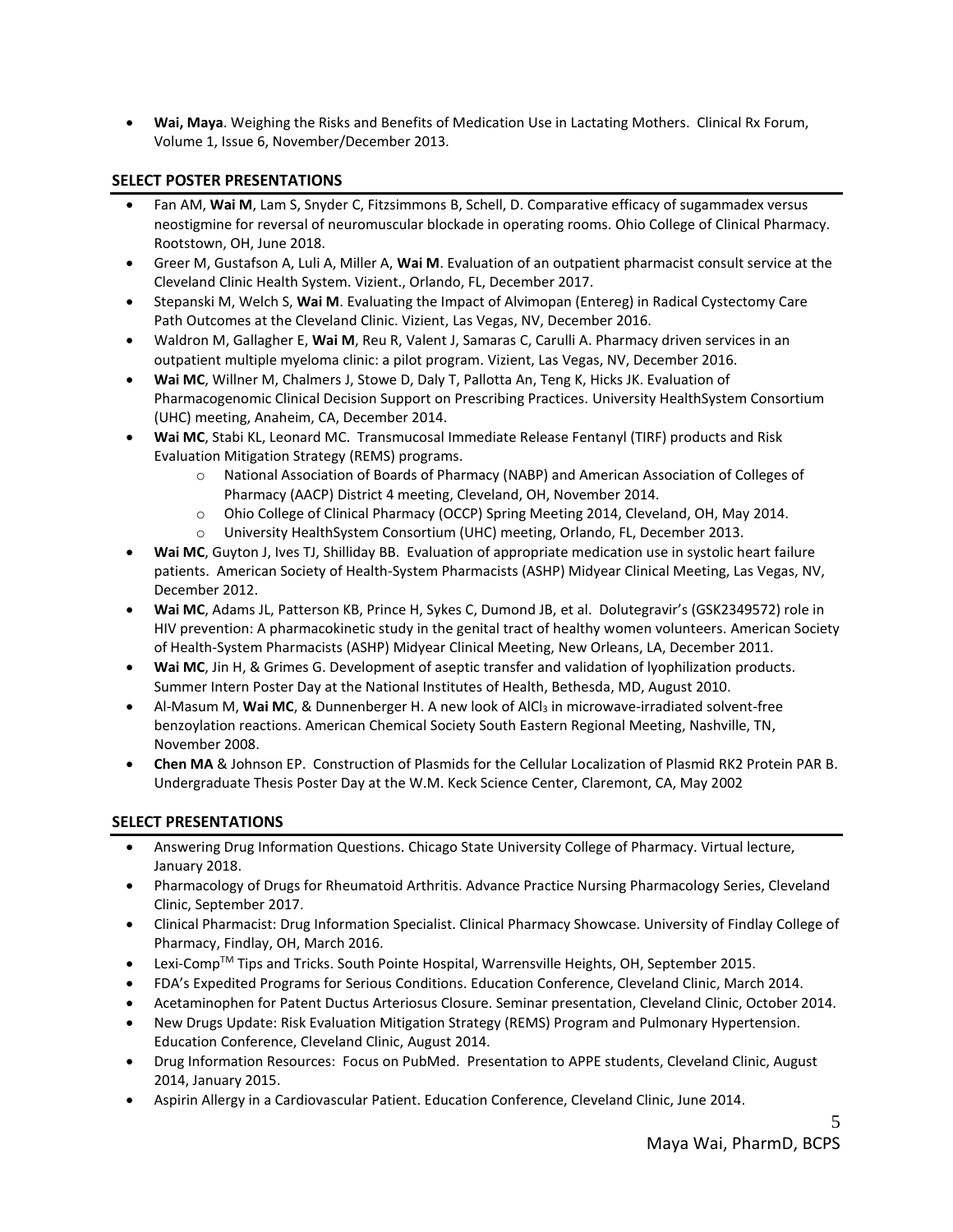- Management of Refractory Status Epilepticus: Challenging the Guidelines. Seminar presentation, Cleveland Clinic, May 2014.
- Transmucosal Immediate Release fentanyl Products and Risk Evaluation and Mitigation Strategy Program. Great Lakes Pharmacy Resident Conference 2014, Purdue University, West Lafayette, IN, April 2014.
- Platinums, bevacizumab, ziv-aflibercept. Presentation for Oncology Weekly, Cleveland Clinic, February 2014.
- Abilify Maintena<sup>TM</sup>: New Long-Acting Intramuscular Antipsychotic. Presentation to APPE students, Cleveland Clinic, January 2014
- Medication Errors in Drug Interaction Overrides. Education Conference, Cleveland Clinic, December 2013.
- Use of Liver Grafts from Hepatitis B Core Antibody-Positive Donors. Education Conference, Cleveland Clinic, September 2013.

#### **CERTIFICATIONS**

| 2017-present | <b>Board Certified Pharmacotherapy Specialist</b><br>Board of Pharmacy Specialties, IND-904181                                      |
|--------------|-------------------------------------------------------------------------------------------------------------------------------------|
| 2019-present | <b>Advanced Cardiac Life Support</b><br>American Heart Association, #196501930553                                                   |
| 2019-present | <b>Basic Life Support</b><br>American Heart Association, #195501267864                                                              |
| 2010-present | <b>Pharmacy-Based Immunization Certificate</b><br>American Pharmacists Association, CPN #202-0014                                   |
| 2002-2004    | <b>Preliminary California Teaching Credential, Secondary Education</b><br>California State University at Northridge, Northridge, CA |

#### **PHARMACY LEADERSHIP POSITIONS**

| 2014-2018 | <b>Ohio College of Clinical Pharmacy (OCCP)</b><br>Communications Committee Co-Chair<br>Editor – OCCP Newsletter                                                                |
|-----------|---------------------------------------------------------------------------------------------------------------------------------------------------------------------------------|
| 2009-2013 | <b>Carolina Association of Pharmacy Students (CAPS)</b><br>P4 Member-At-Large<br>2012-2013<br>2011-2012<br>Chair<br>2010-2011<br>Chair-Elect<br>2009-2010<br>P1 Member-At-Large |
| 2011-2012 | Phi Lambda Sigma (PLS)<br>President, Epsilon Chapter, University of North Carolina, Chapel Hill                                                                                 |

#### **PROFESSIONAL AFFILIATIONS**

| 2020-present | American Association of Colleges of Pharmacy (AACP) |
|--------------|-----------------------------------------------------|
| 2013-2018    | Ohio College of Clinical Pharmacy (OCCP)            |
| 2009-present | American Society of Health System Pharmacy (ASHP)   |
| 2010-present | American College of Clinical Pharmacy (ACCP)        |
| 2009-2015    | American Pharmacists Association (APhA)             |
| 2009-2013    | North Carolina Association of Pharmacists (NCAP)    |